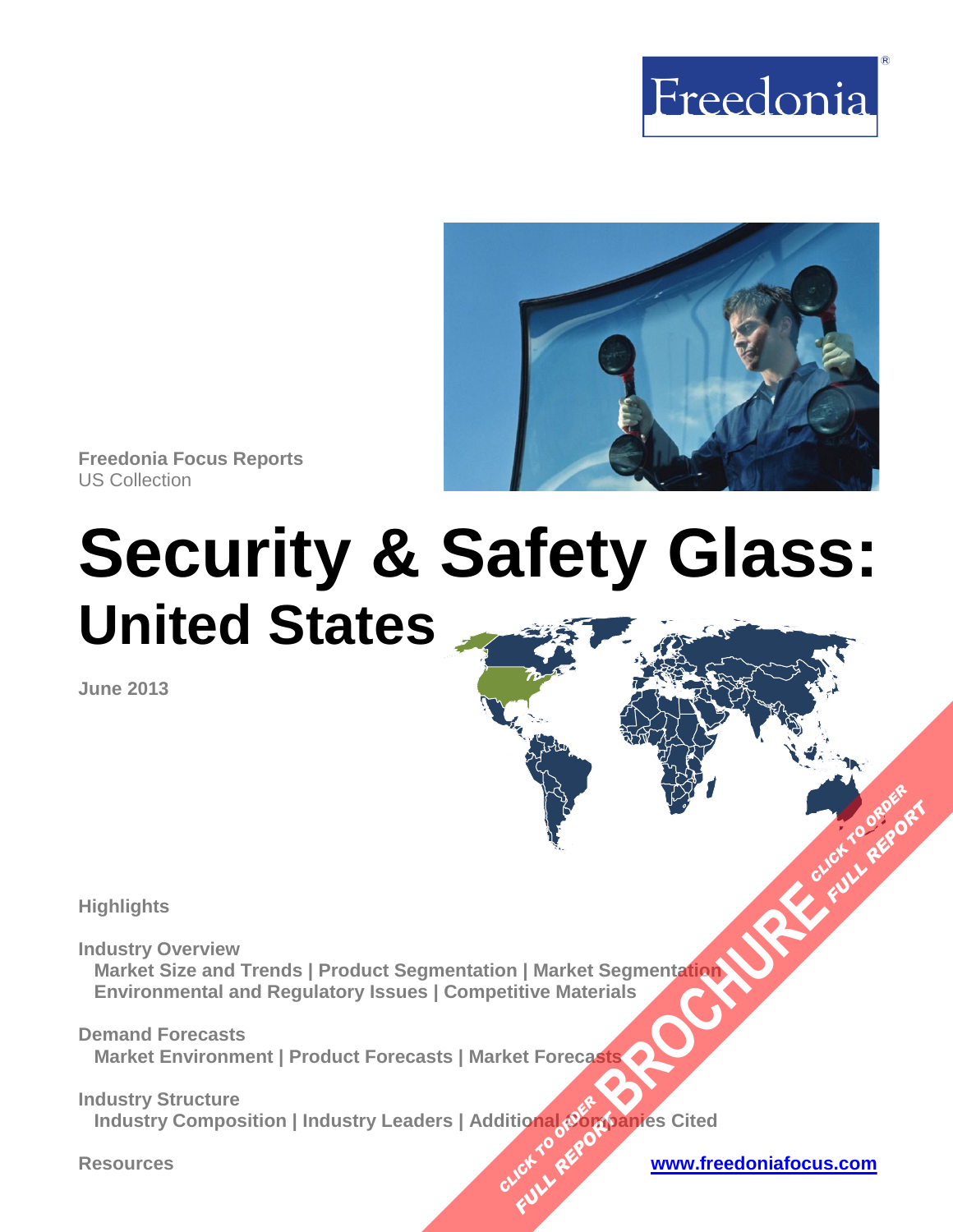#### ABOUT THIS REPORT

#### Scope & Method

This report forecasts US security and safety glass demand in square feet and US dollars at the manufacturers' level to 2017. Total demand in dollars is segmented by product in terms of:

- safety
- ballistic
- hurricane
- fire-rated
- burglary resistant.

For the purposes of this report, security and safety glass consists of any product that has undergone treatment to enhance certain characteristics compared to basic annealed glass. Square footage measurements represent the area spanned by the complete glass product, not the area of raw flat glass consumed in the construction of the security and safety glass product.

Total demand in dollars is also segmented by market as follows:

- vehicular
- nonresidential architectural
- residential architectural.

To illustrate historical trends, total demand is provided in an annual series in million square feet from 2002 to 2012; the various segments are reported in dollars at five-year intervals for 2007 and 2012. Forecasts emanate from the identification and analysis of pertinent statistical relationships and other historical trends/events as well as their expected progression/impact over the forecast period. Changes in quantities between reported years of a given total or segment are typically provided in terms of five-year compound annual growth rates (CAGRs). For the sake of brevity, forecasts are generally stated in smoothed CAGR-based descriptions to the forecast year, such as "demand is projected to rise 3.2% annually through 2017." The result of any particular year over that period, however, may exhibit volatility and depart from a smoothed, longterm trend, as historical data typically illustrate.

Key macroeconomic indicators are also provided at five-year intervals with CAGRs for the years corresponding to other reported figures. Other various topics, including profiles of pertinent leading suppliers, are covered in this report. A full outline of report items by page is available in the [Table of Contents.](#page-3-0)

### Sources

*Security & Safety Glass: United States* is based on *[High-Performance](http://www.freedoniagroup.com/DocumentDetails.aspx?ReferrerId=FL-FOCUS&studyid=3034) Flat Glass*, a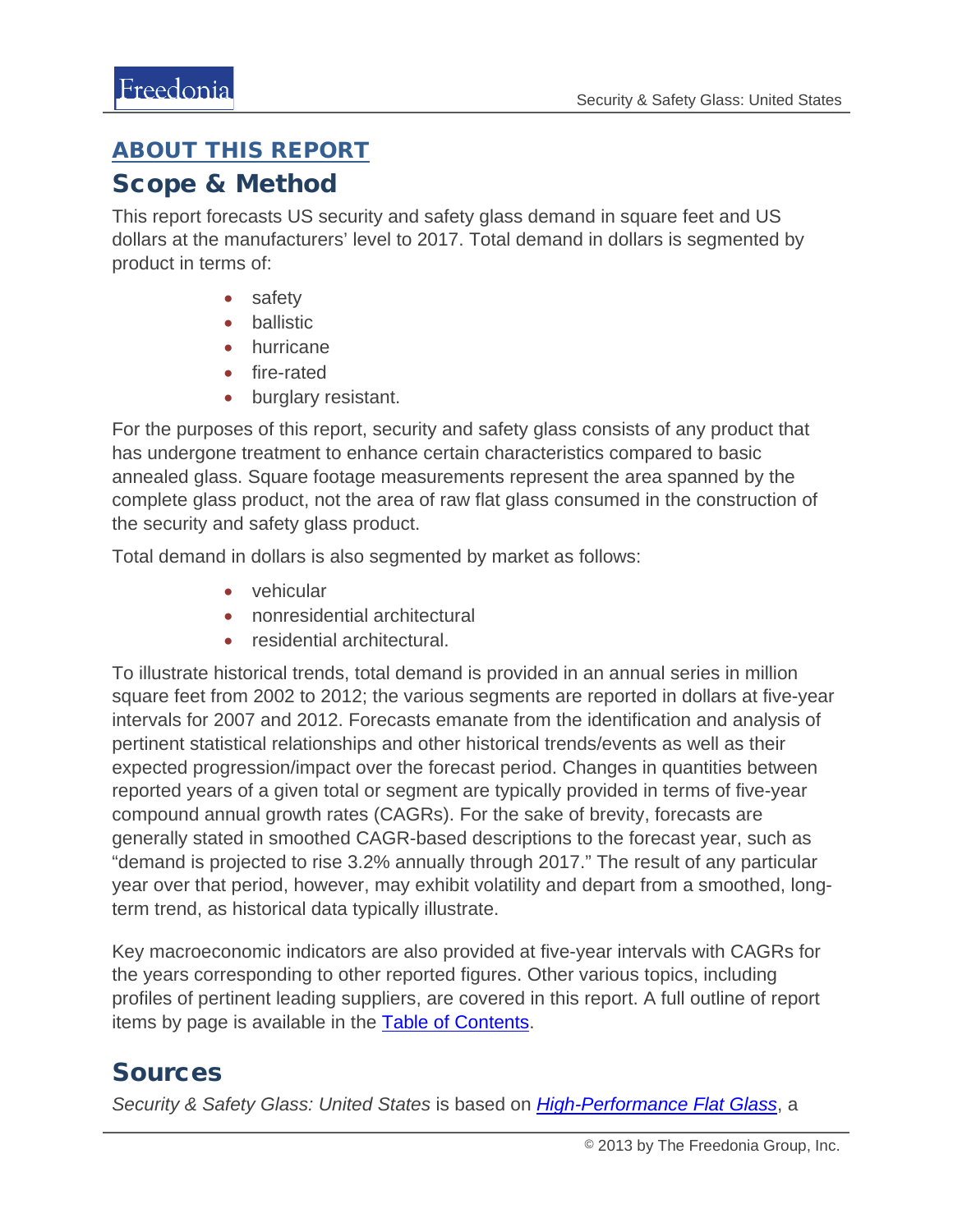comprehensive industry study published by The Freedonia Group in June 2013. Reported findings represent the synthesis and analysis of data from various primary, secondary, macroeconomic, and demographic sources including:

- firms participating in the industry
- government/public agencies
- national, regional, and international non-governmental organizations
- trade associations and their publications
- the business and trade press
- The Freedonia Group Consensus Forecasts dated April 2013
- the findings of other industry studies by The Freedonia Group.

Specific sources and additional resources are listed in the **Resources** section of this publication for reference and to facilitate further research.

# Industry Codes

The topic of this report is related to the following industry codes:

| <b>NAICS/SCIAN 2007</b>                       |                                                                                                                                        | <b>SIC</b>                     |                                                                                                   |
|-----------------------------------------------|----------------------------------------------------------------------------------------------------------------------------------------|--------------------------------|---------------------------------------------------------------------------------------------------|
| North American Industry Classification System |                                                                                                                                        | <b>Standard Industry Codes</b> |                                                                                                   |
| 327211<br>327215<br>423390                    | Flat Glass Mfg<br><b>Glass Product Made of Purchased</b><br>Glass<br><b>Other Construction Material Merchant</b><br><b>Wholesalers</b> | 3211<br>3231<br>5039           | <b>Flat Glass</b><br>Glass Products Made of Purchased Glass<br><b>Construction Materials, NEC</b> |

# Copyright & Licensing

The full report is protected by copyright laws of the United States of America and international treaties. The entire contents of the publication are copyrighted by The Freedonia Group, Inc.